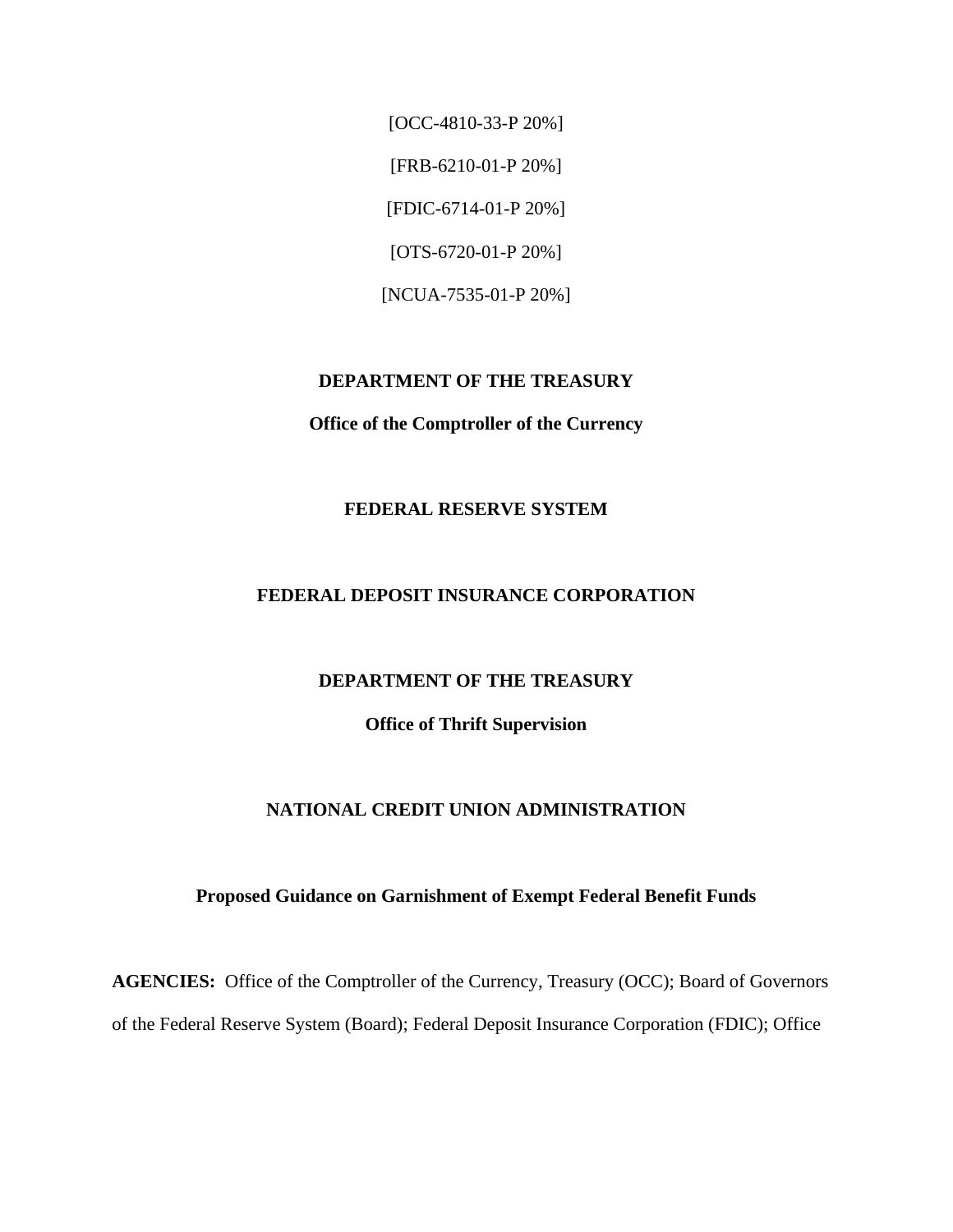of Thrift Supervision, Treasury (OTS); and National Credit Union Administration (NCUA) (collectively, the Agencies).

**ACTION:** Request for comment.

**SUMMARY:** The Agencies are proposing guidance entitled Garnishment of Exempt Federal Benefit Funds. This proposed guidance has been developed to encourage financial institutions to have policies and procedures in place with respect to handling garnishment orders and sets forth best practices, including procedures designed to expedite notice to the consumer of the garnishment process and release of funds to the consumer as quickly as possible.

**DATES:** Comments must be submitted on or before [INSERT DATE 60 DAYS AFTER PUBLICATION IN THE FEDERAL REGISTER].

**ADDRESSES:** The Agencies will jointly review all of the comments submitted. Therefore, interested parties may send comments to any of the Agencies and need not send comments (or copies) to all of the Agencies. Please consider submitting your comments by e-mail or fax, since paper mail in the Washington area and at the Agencies is subject to delay. Interested parties are invited to submit comments to:

OCC: You may submit comments by any of the following methods:

- E-mail: regs.comments@occ.treas.gov.
- Fax:(202) 874-4448.
- Mail: Office of the Comptroller of the Currency, 250 E Street, SW., Mail Stop 1-5, Washington, DC 20219.
- Hand Delivery/Courier: 250 E Street, SW., Attn: Public Information Room, Mail Stop 1-5, Washington, DC 20219.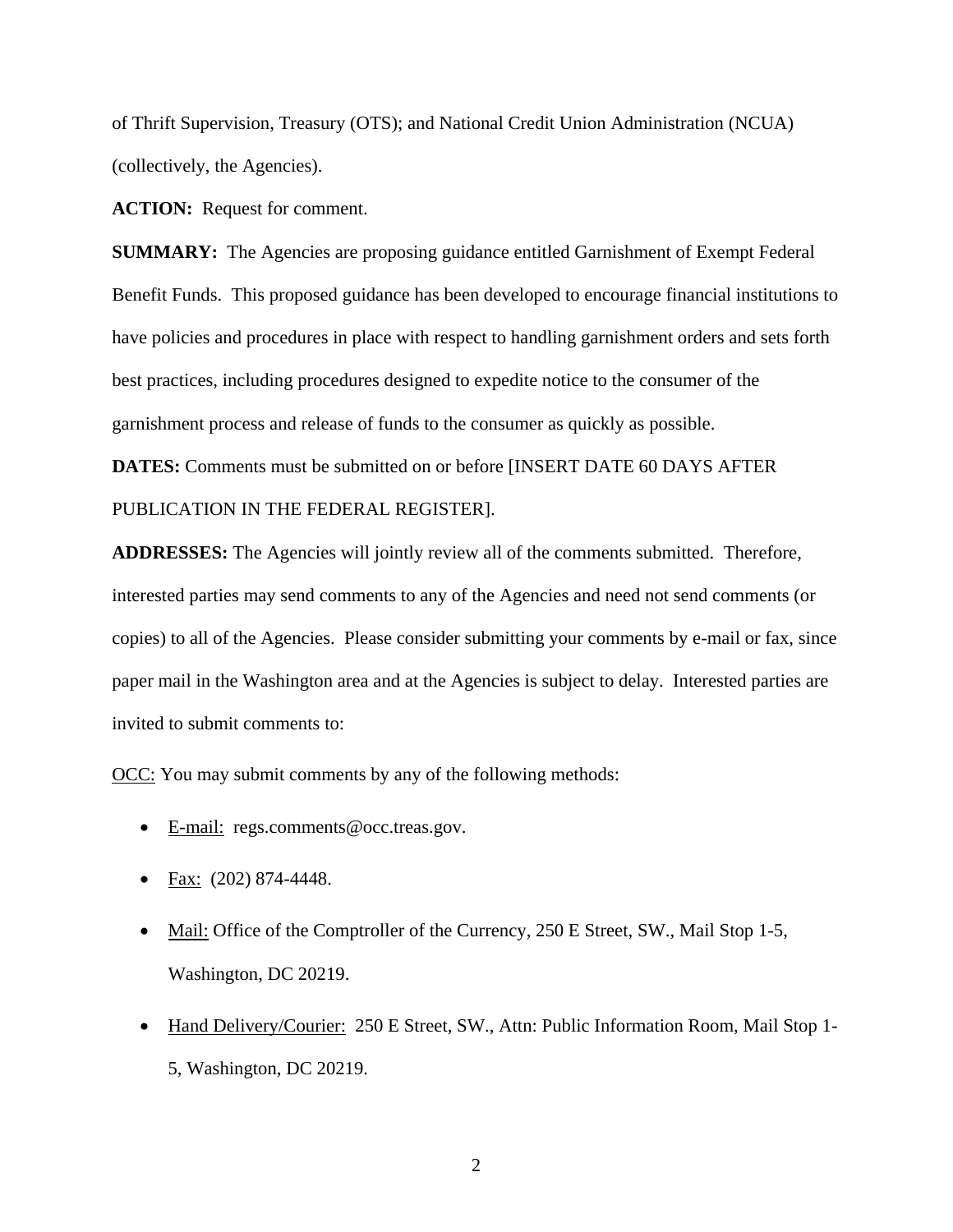*Instructions*: You must include "OCC" as the agency name and "Docket ID OCC-<sub>\_\_</sub>" in your comment.In general, OCC will enter all comments received into the docket without change, including any business or personal information that you provide such as name and address information, e-mail addresses, or phone numbers. Comments, including attachments and other supporting materials, received are part of the public record and subject to public disclosure. Do not enclose any information in your comment or supporting materials that you consider confidential or inappropriate for public disclosure.

You may review comments and other related materials by any of the following methods:

• Viewing Comments Personally: You may personally inspect and photocopy comments at the OCC's Public Information Room, 250 E Street, SW., Washington, DC. For security reasons, the OCC requires that visitors make an appointment to inspect comments. You may do so by calling (202) 874-5043. Upon arrival, visitors will be required to present valid government-issued photo identification and submit to security screening in order to inspect and photocopy comments.

Docket: You may also view or request available background documents and project summaries using the methods described above.

Board**:** You may submit comments, identified by Docket No. OP-\_\_, by any of the following methods:

- Agency Web Site: http://www.federalreserve.gov. Follow the instructions for submitting comments at http://www.federalreserve.gov/generalinfo/foia/ProposedRegs.cfm.
- Federal eRulemaking Portal: http://www.regulations.gov. Follow the instructions for submitting comments.
- E-mail: regs.comments@federalreserve.gov. Include the docket number in the subject line of
	- 3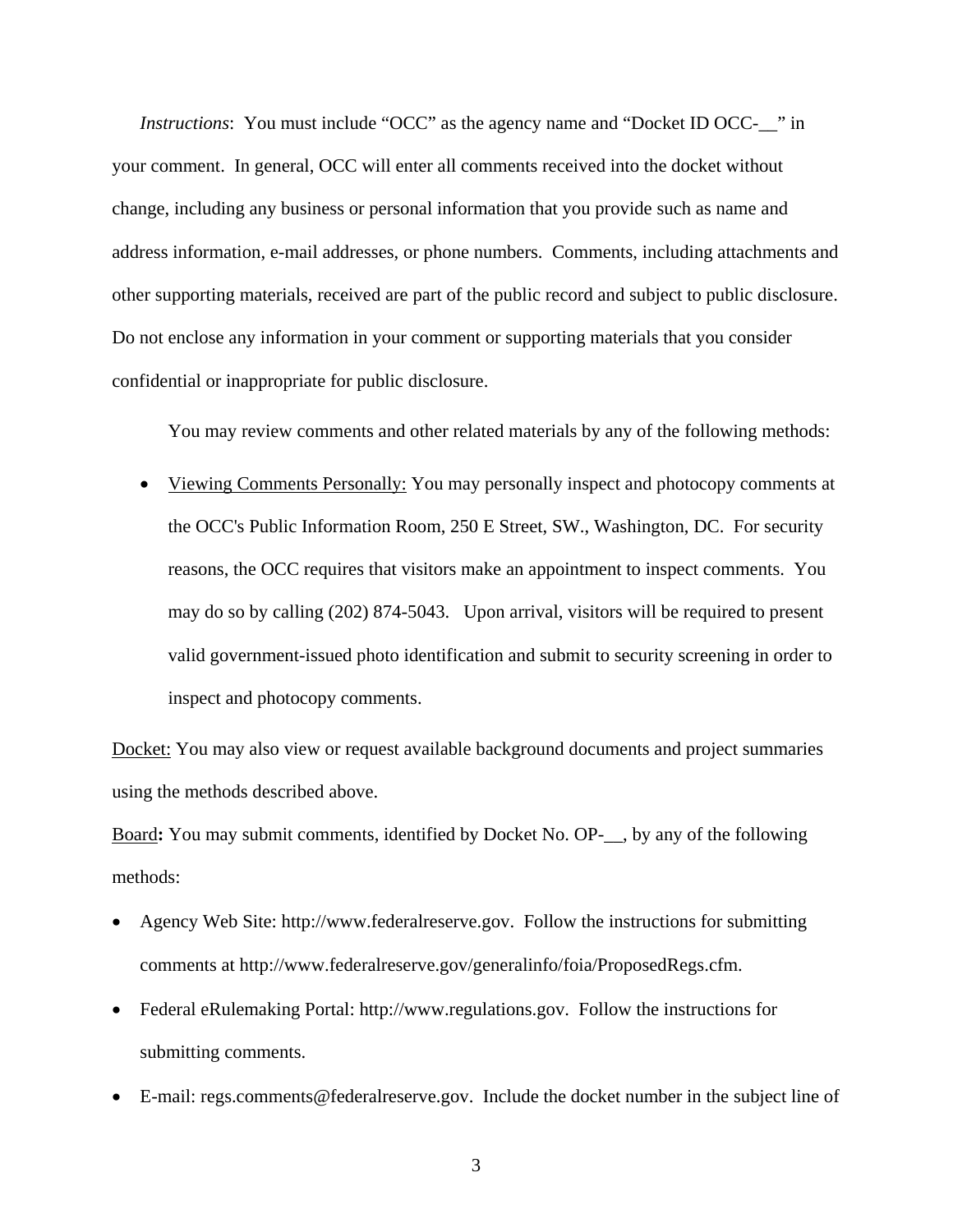the message.

- FAX: 202/452-3819 or 202/452-3102.
- Mail: Jennifer J. Johnson, Secretary, Board of Governors of the Federal Reserve System, 20<sup>th</sup> Street and Constitution Avenue, NW., Washington, DC 20551.

All public comments are available from the Board's Web site at

www.federalreserve.gov/generalinfo/foia/ProposedRegs.cfm as submitted, unless modified for technical reasons. Accordingly, your comments will not be edited to remove any identifying or contact information. Public comments may also be viewed in electronic or paper form in Room MP-500 of the Board's Martin Building (20th and C Streets, NW.) between 9 a.m. and 5 p.m. on weekdays.

FDIC: You may submit comments by any of the following methods:

- Agency Web Site: [http://www.fdic.gov/regulations/laws/federal.](http://www.fdic.gov/regulations/laws/federal) Follow instructions for submitting comments on the Agency Web Site.
- E-mail: [Comments@FDIC.gov](mailto:Comments@FDIC.gov). Include "Garnishment Statement" in the subject line of the message.
- Mail: Robert E. Feldman, Executive Secretary, Attention: Comments, Federal Deposit Insurance Corporation, 550 17th Street, NW., Washington, DC 20429.
- Hand Delivery/Courier: Guard station at the rear of the 550 17th Street Building (located on F Street) on business days between 7 a.m. and 5 p.m. (EST).
- Federal eRulemaking Portal: [http://www.regulations.gov.](http://www.regulations.gov/) Follow the instructions for submitting comments.

Public Inspection: All comments received will be posted without change to <http://www.fdic.gov/regulations/laws/federal>including any personal information provided.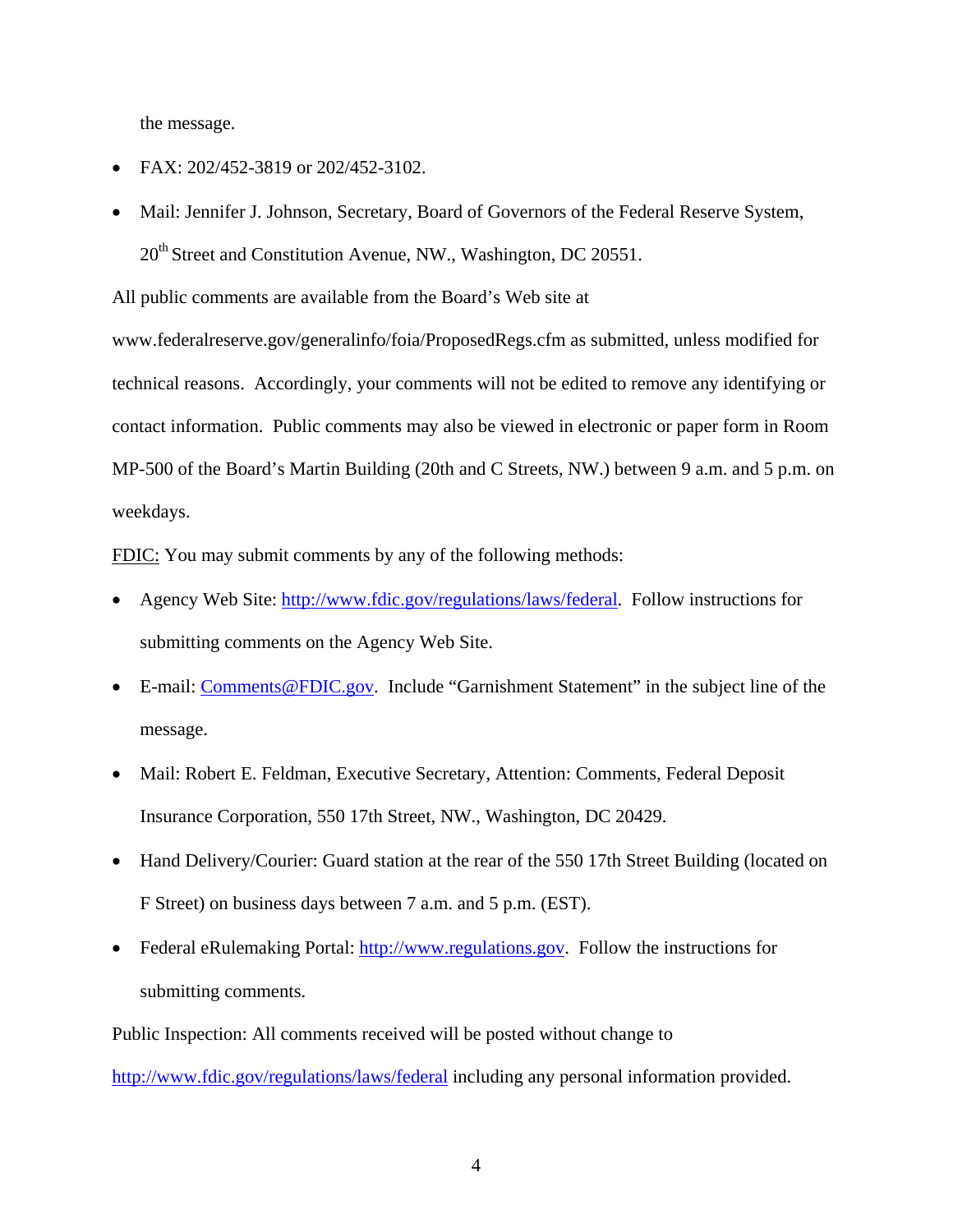Comments may be inspected and photocopied in the FDIC Public Information Center, 3501 North Fairfax Drive, Room E-1002, Arlington, VA 22226, between 9 a.m. and 5 p.m. (EST) on business days. Paper copies of public comments may be ordered from the Public Information Center by telephone at (877) 275-3342 or (703) 562-2200.

OTS**:** You may submit comments, identified by ID OTS-\_\_, by any of the following methods:

- E-mail: regs.comments@ots.treas.gov. Please include ID OTS-\_\_ in the subject line of the message and include your name and telephone number in the message.
- Fax:  $(202)$  906-6518.
- Mail: Regulation Comments, Chief Counsel's Office, Office of Thrift Supervision, 1700 G Street, NW., Washington, DC 20552, Attention: ID OTS-\_\_.
- Hand Delivery/Courier: Guard's Desk, East Lobby Entrance, 1700 G Street, NW., from 9 a.m. to 4 p.m. on business days. Address envelope as follows: Attention: Regulation Comments, Chief Counsel's Office, Attention: ID OTS-\_\_.

Instructions: All submissions received must include the agency name and docket number for this proposed Guidance. All comments received will be posted without change to the OTS Internet Site at http://www.ots.treas.gov/pagehtml.cfm?catNumber=67&an=1, including any personal information provided.

Docket: For access to the docket to read background documents or comments received, go to http://www.ots.treas.gov/pagehtml.cfm?catNumber=67&an=1.

In addition, you may inspect comments at the Public Reading Room, 1700 G Street, NW., by appointment. To make an appointment for access, call (202) 906-5922, send an e-mail to public.info@ots.treas.gov, or send a facsimile transmission to (202) 906-7755. (Prior notice identifying the materials you will be requesting will assist us in serving you.) We schedule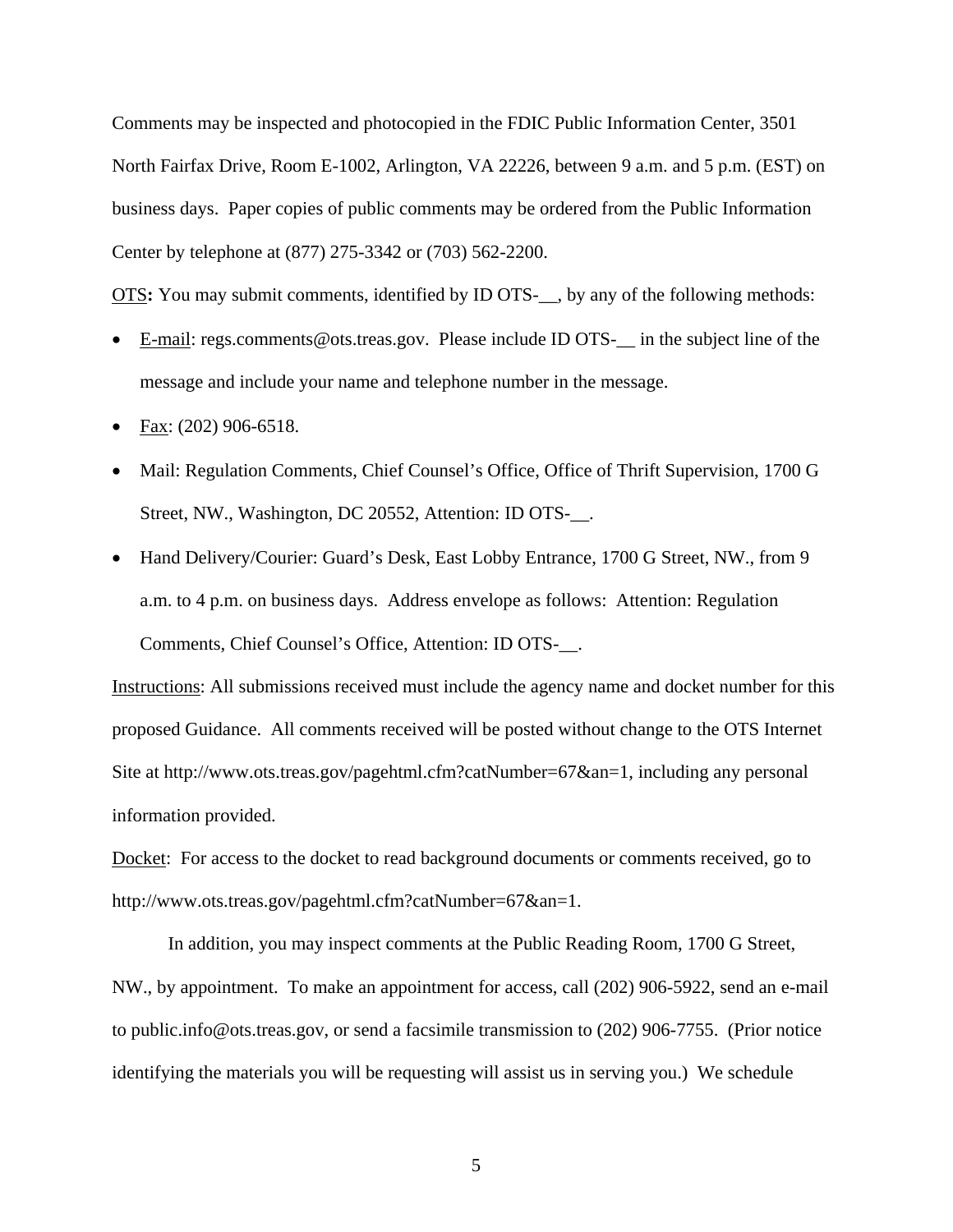appointments on business days between 10 a.m. and 4 p.m. In most cases, appointments will be available the next business day following the date we receive a request.

NCUA**:** You may submit comments by any of the following methods:

- Federal eRulemaking Portal: http://www.regulations.gov. Follow the instructions for submitting comments.
- NCUA Web Site:

http://www.ncua.gov/RegulationsOpinionsLaws/proposed\_regs/proposed\_regs.html. Follow the instructions for submitting comments.

- E-mail: Address to regcomments@ncua.gov. Include ""[Your name] Comments on Proposed Guidance (Garnishment of Federal Benefit Payments)" in the e-mail subject line.
- Fax: (703) 518-6319. Use the subject line described above for e-mail.
- Mail: Address to Mary Rupp, Secretary of the Board, National Credit Union Administration, 1775 Duke Street, Alexandria, Virginia 22314-3428.
- Hand Delivery/Courier: Same as mail address.

#### **FOR FURTHER INFORMATION CONTACT:**

OCC: Michael Bylsma, Director, Community and Consumer Law Division, (202) 874- 5750 or Ann Jaedicke, Deputy Comptroller, Compliance, (202) 874-4428, Office of the Comptroller of the Currency, 250 E Street, SW., Washington, DC 20219.

Board: Legal Division: Kara L. Handzlik, Attorney (202) 452-3852, Board of Governors of the Federal Reserve System, 20<sup>th</sup> Street and Constitution Avenue, NW., Washington, DC 20551. Users of Telecommunication Device for Deaf only, call (202) 263-4869.

FDIC:Patricia Cashman, Senior Policy Analyst, Division of Supervision and Consumer Protection, (202) 898-6534, Mark Mellon, Counsel, Legal Division, (202) 898-3884 or Patricia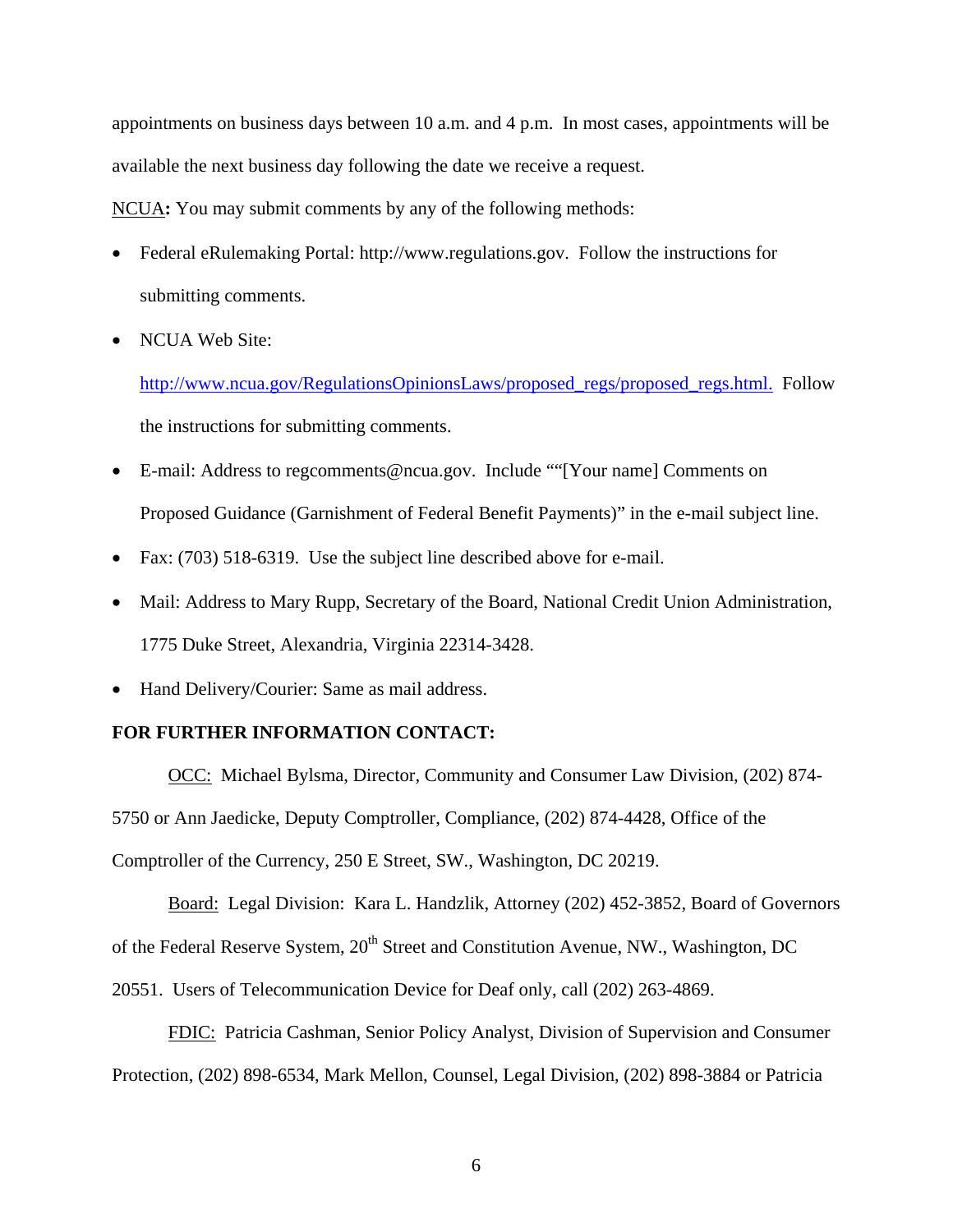Colohan, Senior Examination Specialist, Division of Supervision and Consumer Protection, Federal Deposit Insurance Corporation, 550 17th Street, NW., Washington, DC 20429.

OTS: Stacy Messett, Senior Project Manager, Compliance and Consumer Protection, (202) 906-6241 or Richard Bennett, Senior Compliance Counsel, Regulations and Legislation Division, (202) 906-7409, Office of Thrift Supervision, 1700 G Street, NW, Washington, DC 20552.

NCUA: Ross Kendall, Staff Attorney, Office of General Counsel, (703) 518-6540 or Matthew Biliouris, Program Officer, Office of Examination and Insurance, (703) 518-6360, National Credit Union Administration, 1775 Duke Street, Alexandria, VA 22314-3428.

#### **SUPPLEMENTARY INFORMATION:**

#### **I. Background**

The Agencies developed this proposed guidance, Garnishment of Exempt Federal Benefits Funds, to address concerns associated with garnishment of exempt federal benefit payments, such as Social Security benefits, Supplemental Security Income benefits, Veterans' benefits, Federal Civil Service retirement benefits, and Federal Railroad retirement benefits. These benefits, which are generally exempt under federal law from garnishment orders and the claims of judgment creditors, often constitute an important part, and sometimes all of an individual's income. As a result, when financial institutions receive garnishment orders and place freezes on accounts containing exempt federal benefit funds, the recipients of these funds can face significant hardship. At the same time, financial institutions are required by state law to comply with garnishment orders, which may necessitate placing a freeze on an account that contains federal benefit payments. The agencies have developed this proposed guidance to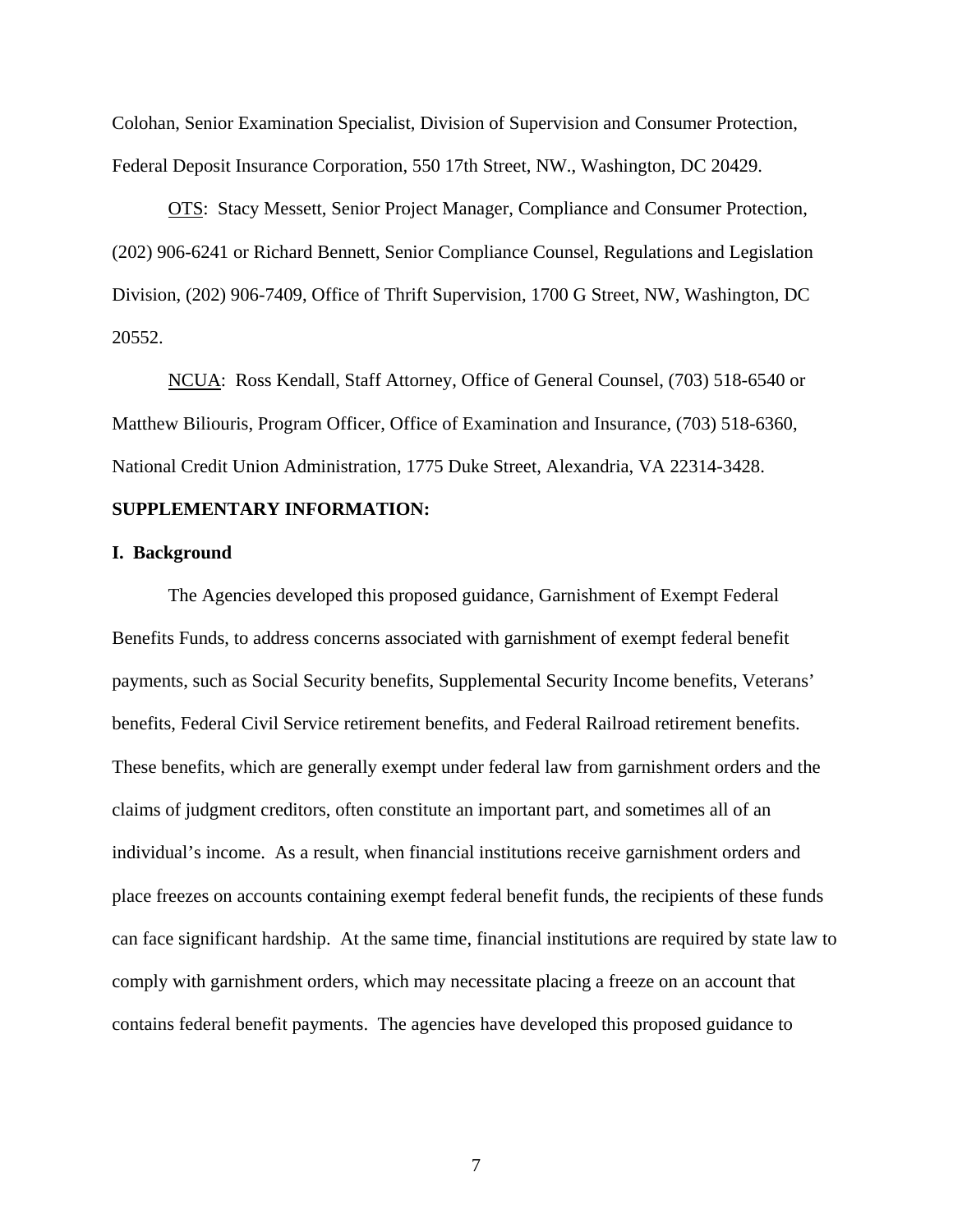encourage financial institutions to minimize the hardships encountered by federal benefit funds recipients and to do so while remaining in compliance with applicable law.

#### **II. Request for Comment**

The Agencies request comment on all aspects of the proposed guidance. In addition, the Agencies seek comment on the following issues:

- 1. Are there practices that would enable an institution to avoid freezing funds altogether by determining at the time of receipt of a garnishment order that the funds are federally protected and not subject to an exception?
- 2. Are there other permissible practices that would better serve the interests of consumers who have accounts containing federal benefit payments? Are there ways to provide consumers with reasonable access to their funds during the garnishment process?
- 3. Are customers adequately informed of their rights when a creditor attempts to garnish their funds? What could be done to provide consumers with better information?
- 4. Institutions often charge customers a fee for freezing an account. How do these fees compare to those charged separately when an account holds insufficient funds to cover a check presented for payment? Are there operational justifications for both types of fees to be assessed?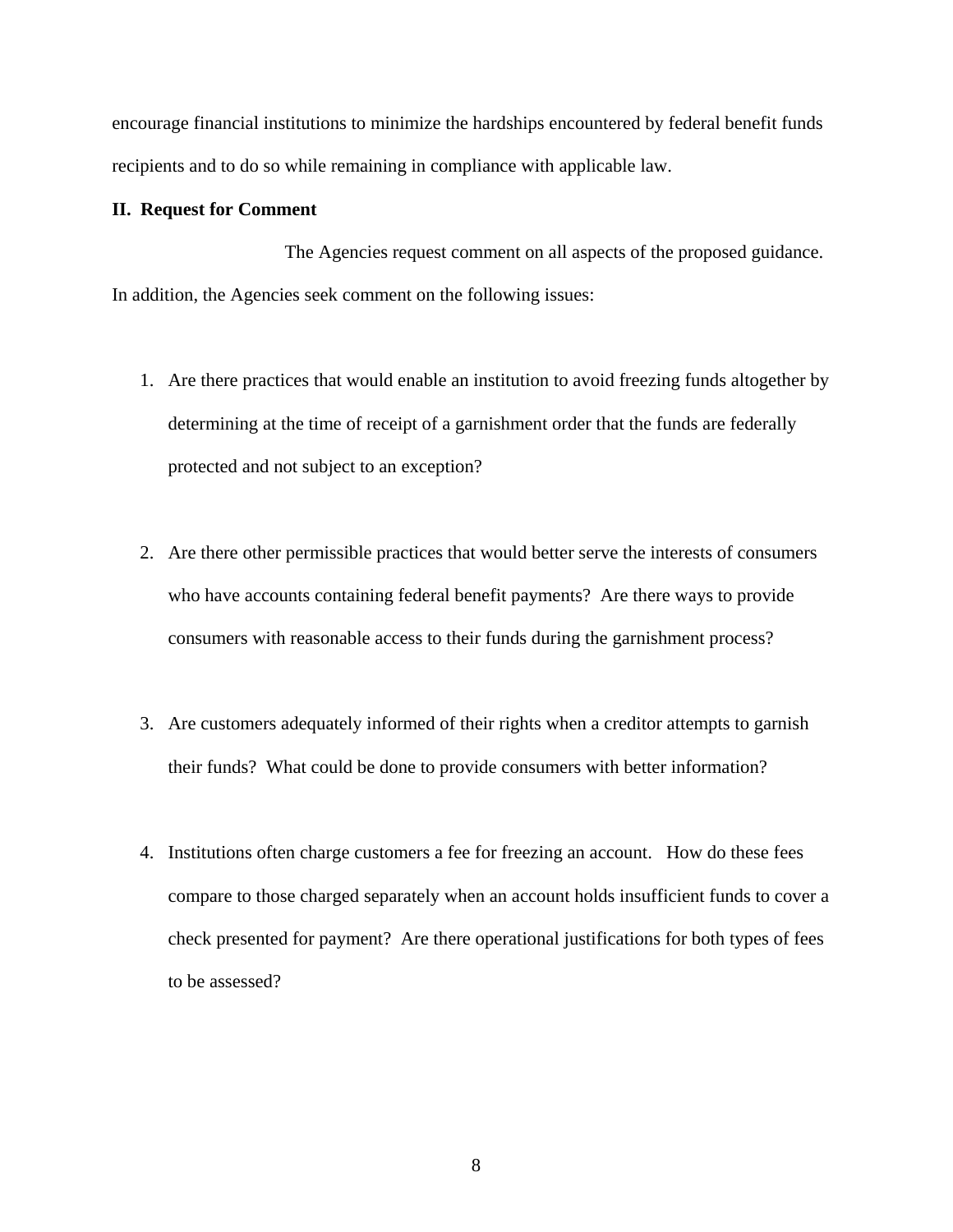#### **III. Text of Proposed Joint Guidance**

#### **Garnishment of Exempt Federal Benefit Funds**

Social Security benefits, Supplemental Security Income benefits, Veterans' benefits, Federal Civil Service retirement benefits, and Federal Railroad retirement benefits often constitute an important part, and sometimes all of an individual's income. Consequently, federal law protects these benefit payments from garnishment orders and the claims of judgment creditors.<sup>[1](#page-8-0)</sup> For example, Section 207 of the Social Security Act provides that, with certain exceptions, moneys paid or payable as Old-Age, Survivors, and Disability Insurance (OASDI) benefits are not "subject to execution, levy, attachment, garnishment, or other legal process."<sup>[2](#page-8-1)</sup> Similarly, Veterans' benefits are exempt, in most cases, from "attachment, levy, or seizure by or under any legal or equitable process whatever, either before or after receipt by the beneficiary" under a separate section of the United States Code.<sup>[3](#page-8-2)</sup> Federal Civil Service pension benefits are similarly protected under federal law.<sup>[4](#page-8-3)</sup> These federal provisions are subject to certain exceptions, such as garnishment orders relating to alimony or child support payments.<sup>[5](#page-8-4)</sup>

The Social Security Administration (SSA) and Department of Veterans Affairs (VA) have not to date specified rules outlining the scope of these protections. However, a number of court decisions have addressed aspects of these protections. This statement, issued by the Board of Governors of the Federal Reserve System, Federal Deposit Insurance Corporation, Office of

 $\overline{a}$ 

<span id="page-8-0"></span><sup>&</sup>lt;sup>1</sup> *See* 42 U.S.C. § 407(a); 42 U.S.C. § 1383(d)(1); 38 U.S.C. §5301; 5 U.S.C. § 8346(a); and 45 U.S.C. § 231m(a).

<span id="page-8-1"></span> $2$  42 U.S.C. § 407.

<span id="page-8-3"></span><span id="page-8-2"></span> $3$  38 U.S.C. § 5301.

 $4$  5 U.S.C. § 8346.

<span id="page-8-4"></span><sup>5</sup> *See*, *e.g*., 42 U.S.C. § 659.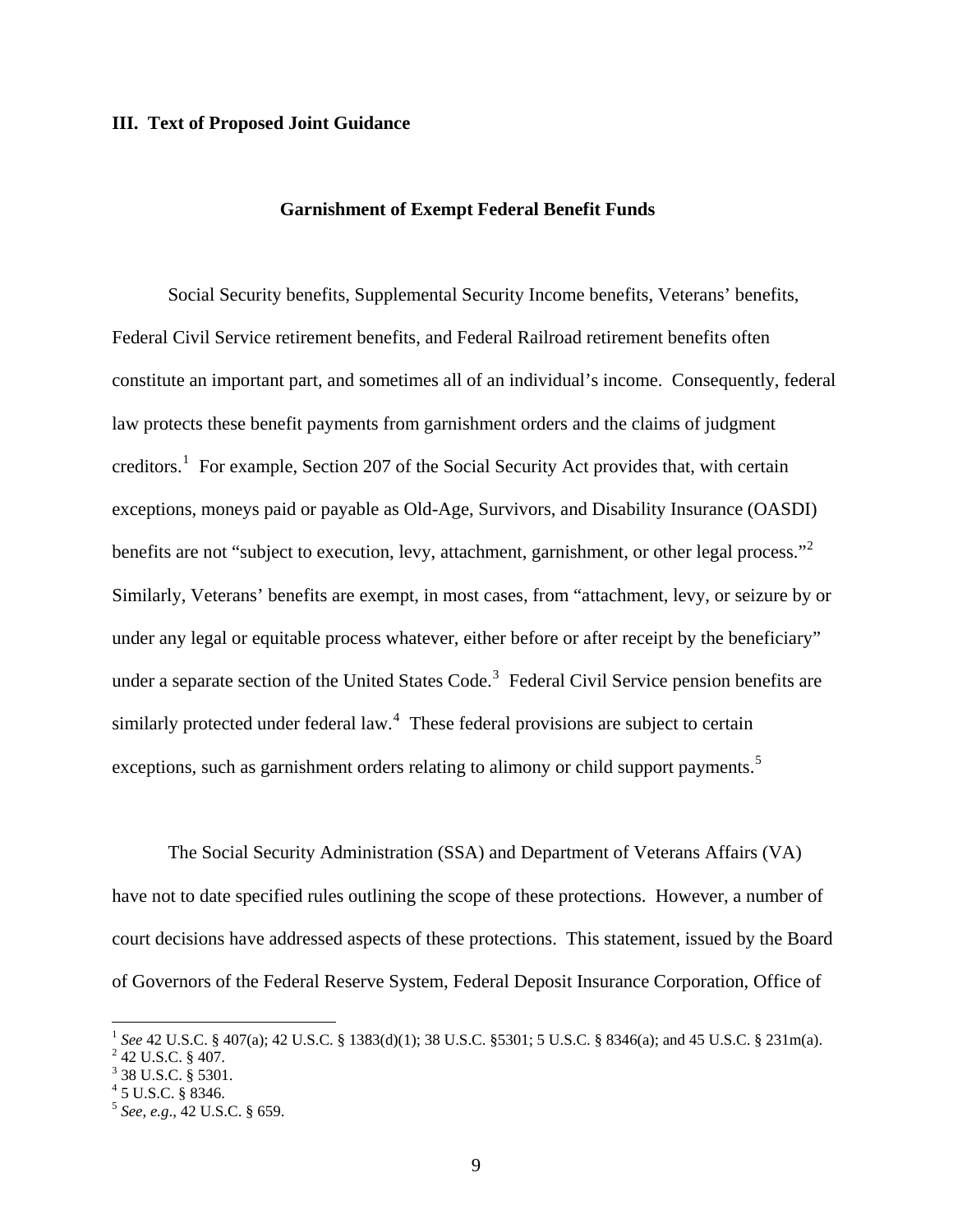the Comptroller of the Currency, Office of Thrift Supervision, and National Credit Union Administration (Agencies), represents guidance on best practices for financial institutions to protect consumers' funds while remaining in compliance with state laws and court orders governing garnishment, attachment, and other legal process.

Creditors and debt collectors are often able to obtain enforceable orders from state courts on an ex parte basis garnishing funds in a consumer's account. To comply with state court garnishment orders, financial institutions often place a temporary freeze or hold on an account upon receipt of a garnishment order. Although the freeze will preserve the funds in the account and provide the account owner with an opportunity to assert any rights, exemptions, and challenges to the garnishment order, including the exemptions under applicable federal benefits laws, the freeze can also cause significant hardship for the account owner. This is especially true when, as is often the case, the recipients of federal benefits, such as SSA and VA benefits, depend on these funds as their primary source of income.

At the same time, financial institutions are required by state law to comply with garnishment orders, and in many states, are liable for any funds that are withdrawn by a consumer after the financial institution has received a garnishment order for a particular account. State garnishment orders may not provide sufficient information to allow financial institutions to know if the order is subject to one of the exceptions in federal law allowing garnishment of federal benefit funds. Moreover, consumer accounts may include both funds that may be protected by federal law from garnishment and other funds that are not protected.

10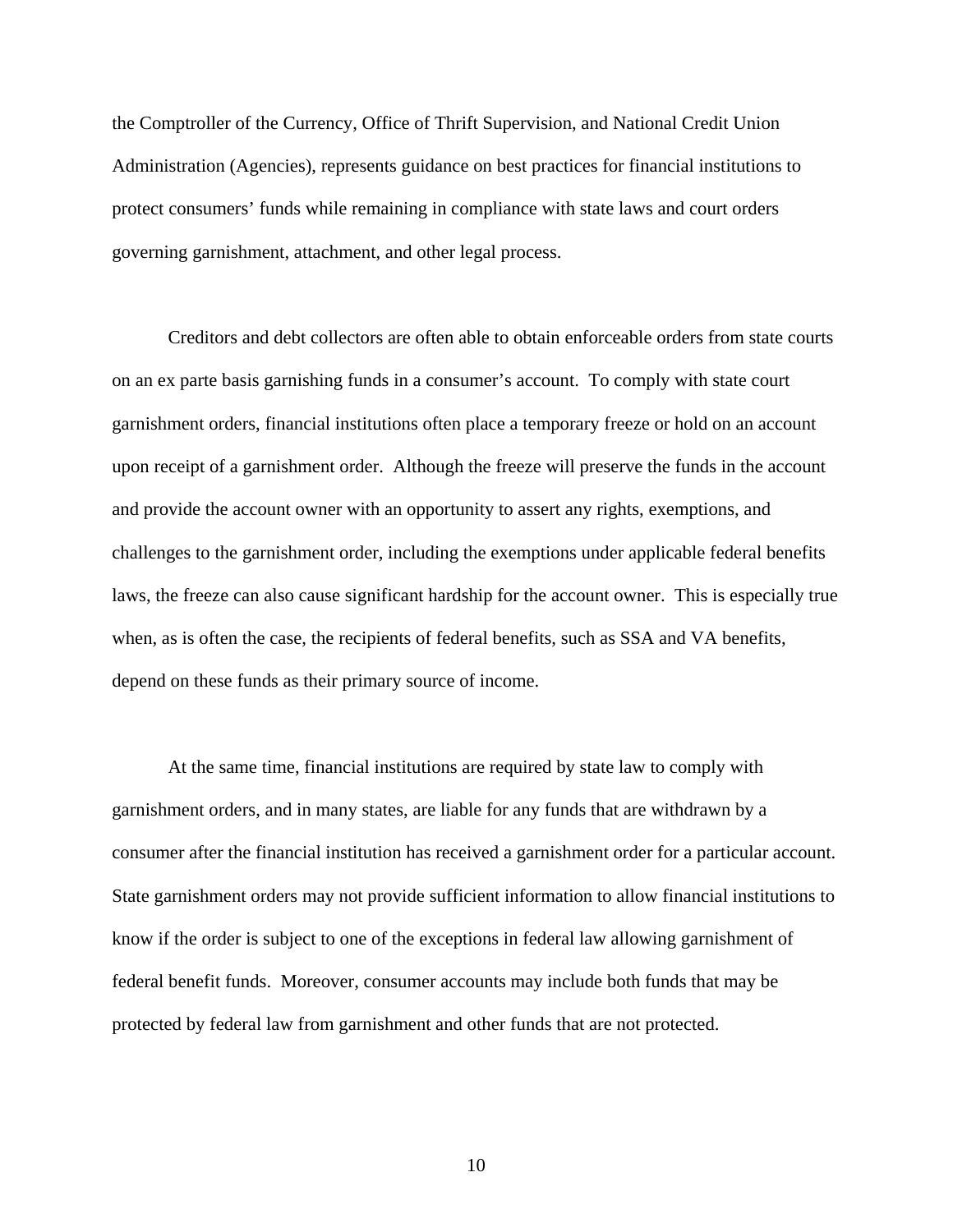The interplay of federal law and state garnishment laws raises difficult and complex issues. A freeze is designed to preserve the funds in an account until the legal status of the funds can be determined. The Agencies are aware, however, of the hardship that recipients of exempt federal benefit funds may face when a freeze is placed on their accounts. In order to minimize this hardship and ensure compliance with applicable law, the Agencies encourage financial institutions to have policies and procedures in place to address garnishment orders, including procedures designed to expedite notice to the consumer of the garnishment process and release funds to the consumer as quickly as possible.

Among the best practices in this area are the following:

- promptly notify a consumer when a financial institution receives a garnishment order and places a freeze on the consumer's account;
- provide the consumer with information about what types of federal benefit funds are exempt, including SSA and VA benefits, in order to aid the consumer in asserting federal protections;
- promptly determine, as feasible, if an account contains only exempt federal benefit funds such as SSA or VA benefits;
- notify the creditor, collection agent, or relevant state court that the account contains exempt funds in cases in which the financial institution is aware that the account contains exempt funds;
- if state law or the court order will permit a freeze not to be imposed if the account is determined to contain only exempt federal benefit funds, act accordingly if that determination is made;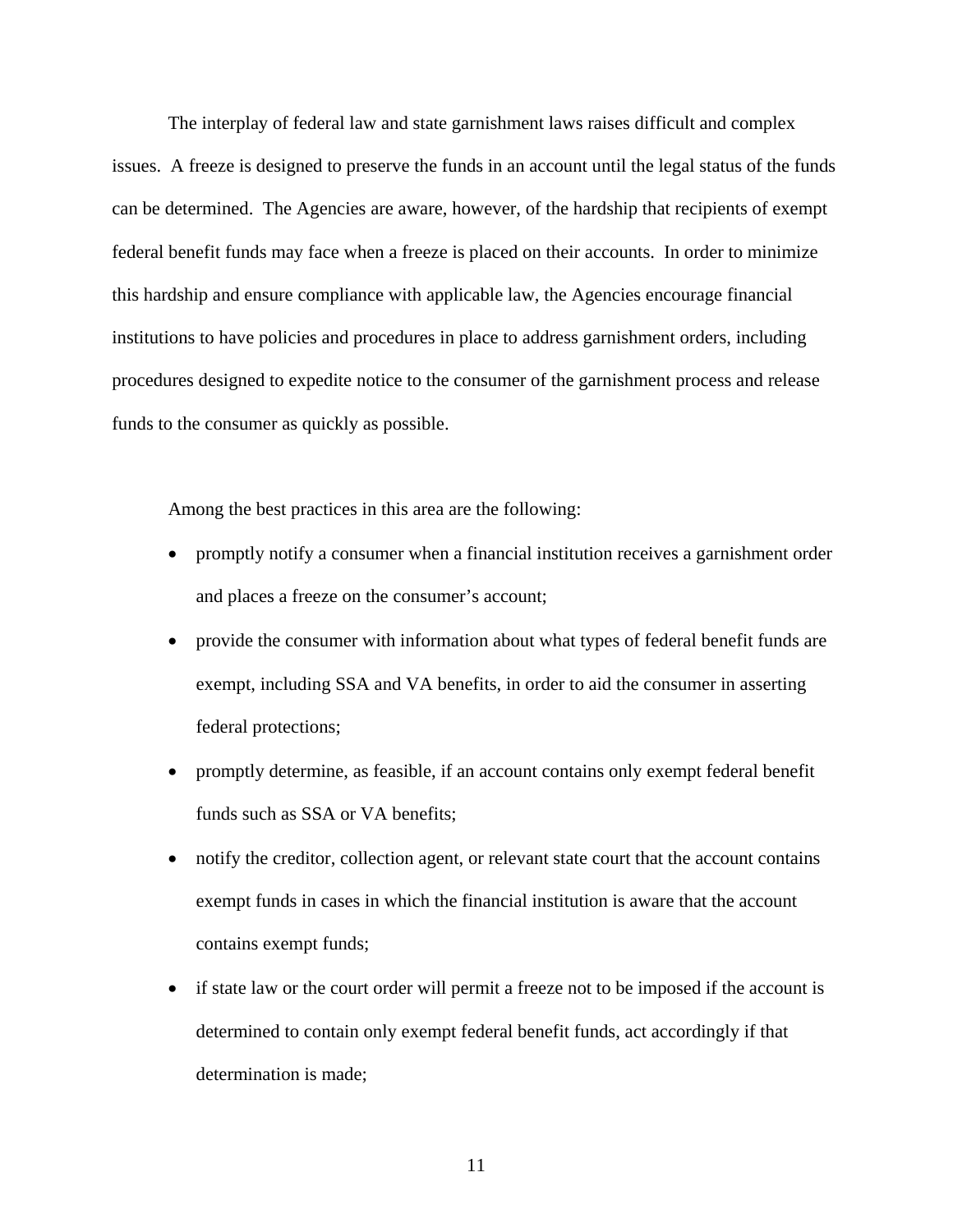- minimize the cost to a consumer when the consumer's account containing exempt federal benefit funds is frozen, such as by refraining from imposing overdraft, NSF, or similar fees while the account is frozen or refunding such fees when the freeze has been lifted;
- allow the consumer access to a portion of the account equivalent to the documented amount of exempt federal benefit funds as soon as the financial institution determines that none of the exceptions to the federal protections against garnishment of exempt federal benefit funds are triggered by the garnishment order;
- offer consumers segregated accounts that contain only federal benefit funds without commingling of other funds; and
- lift the freeze on an account as soon as permissible under state law.

The Agencies encourage financial institutions to stay apprised of any future guidance issued by the SSA or VA regarding garnishment practices and of developments in the courts in their jurisdiction regarding garnishment practices.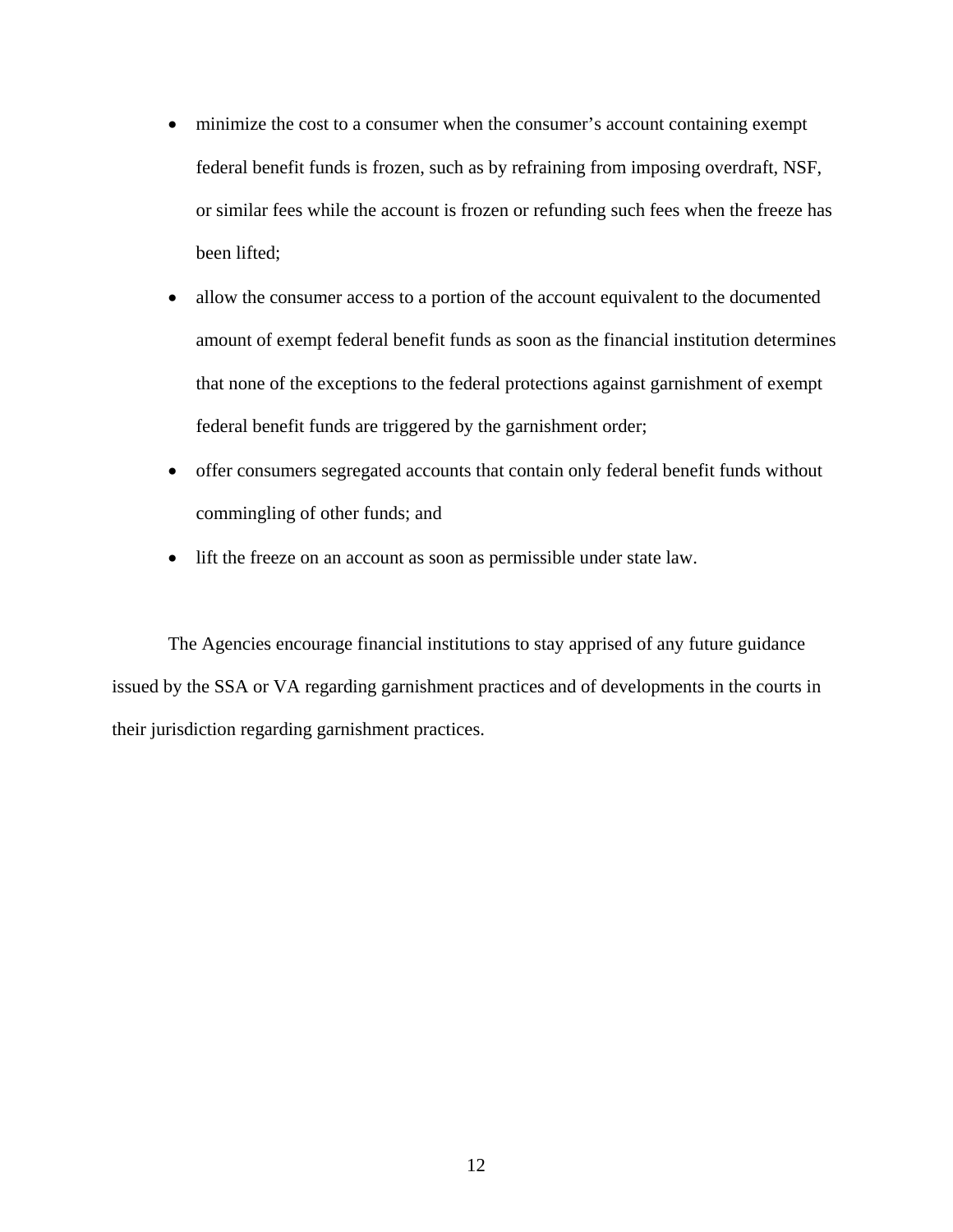# [THIS SIGNATURE PAGE RELATES TO THE PROPOSED GUIDANCE TITLED "GARNISHMENT OF EXEMPT FEDERAL BENEFIT FUNDS"]

Dated:

John C. Dugan,

Comptroller of the Currency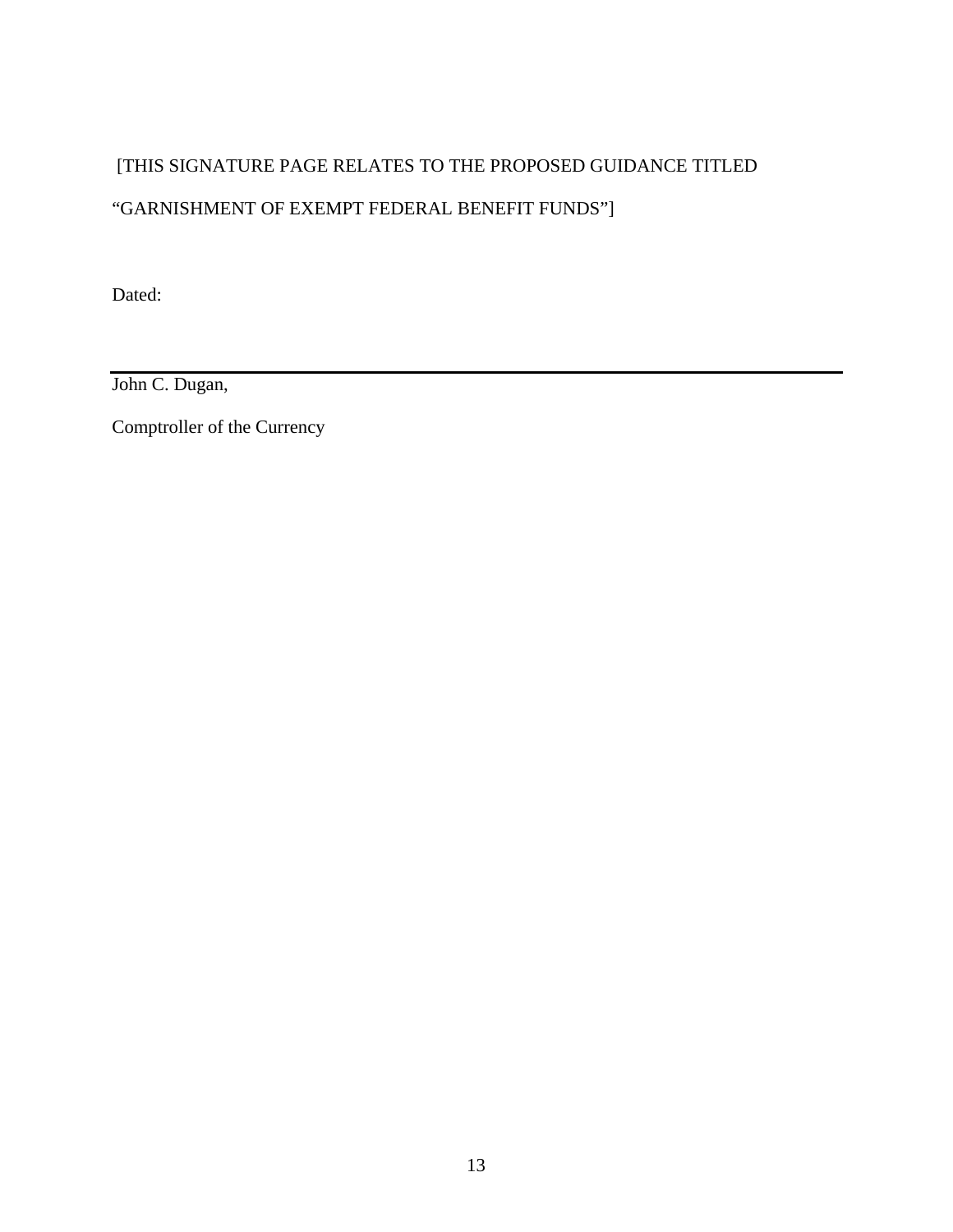# [THIS SIGNATURE PAGE RELATES TO THE PROPOSED GUIDANCE TITLED "GARNISHMENT OF EXEMPT FEDERAL BENEFIT FUNDS"]

By order of the Board of Governors of the Federal Reserve System, [DATE]

Jennifer J. Johnson

Secretary of the Board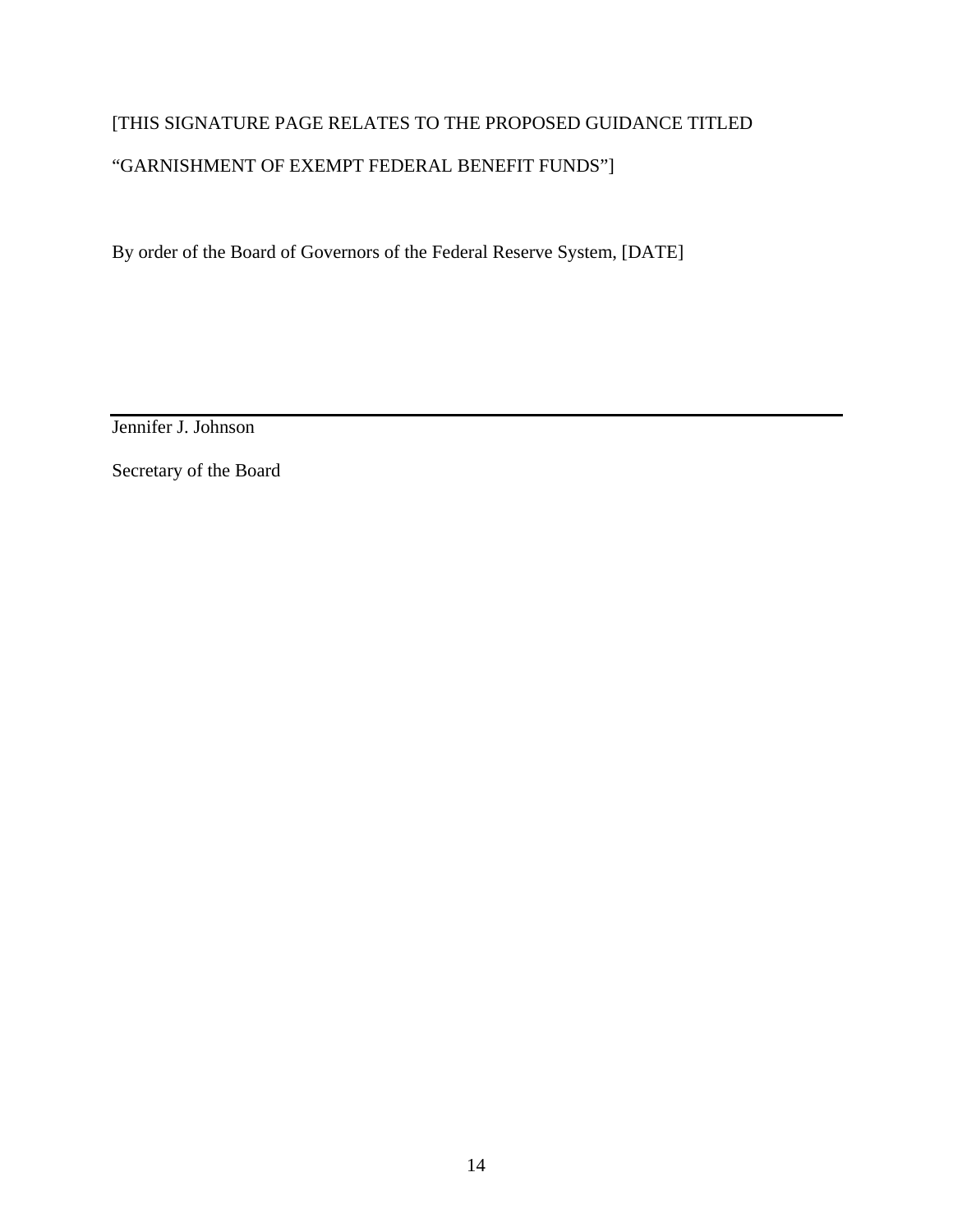### [THIS SIGNATURE PAGE RELATES TO THE PROPOSED GUIDANCE TITLED

### "GARNISHMENT OF EXEMPT FEDERAL BENEFIT FUNDS"]

Dated at Washington, D.C., the \_\_\_ day of \_\_\_\_\_\_\_\_\_\_\_\_, 2007

By order of the Federal Deposit Insurance Corporation

Robert E. Feldman,

Executive Secretary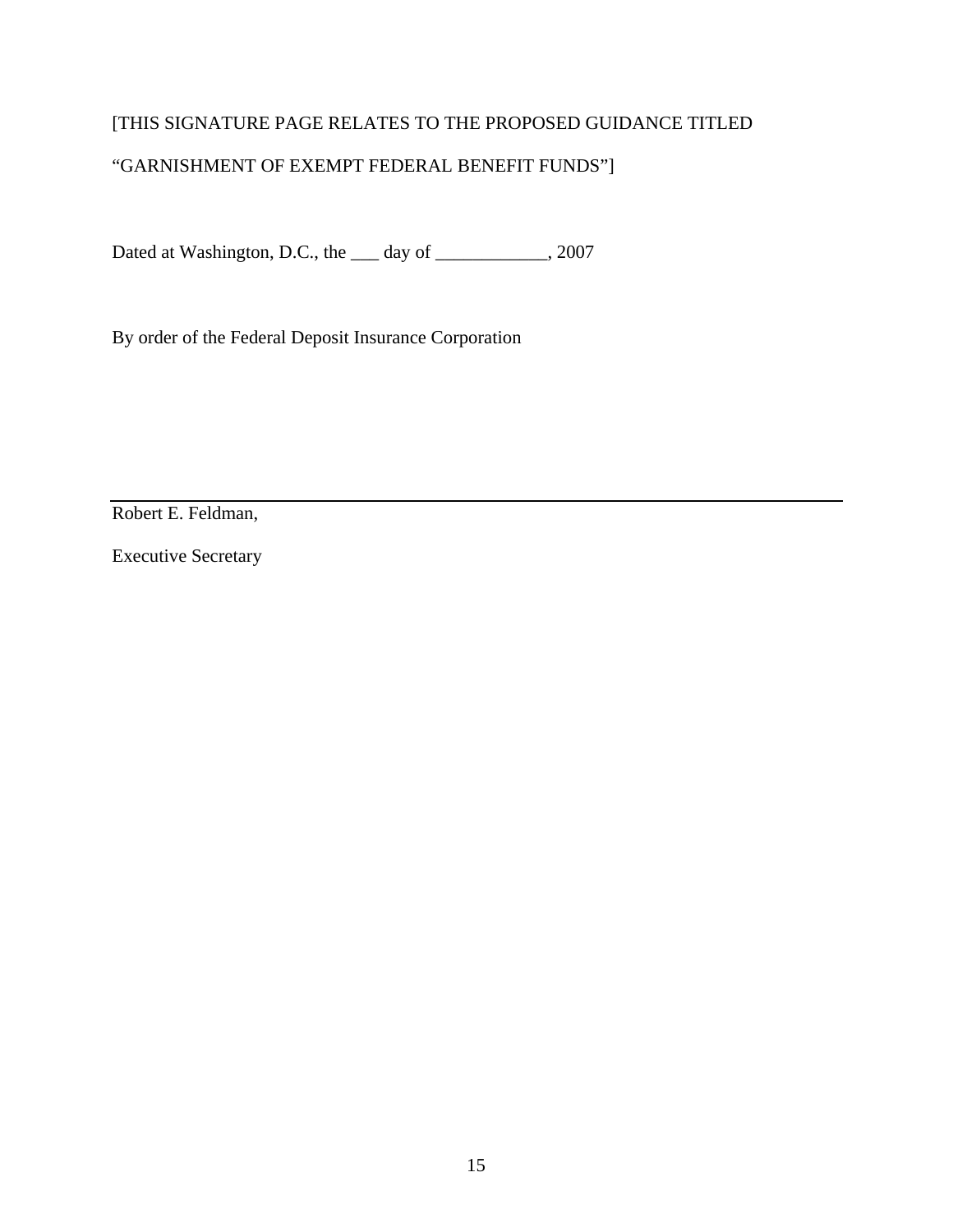### [THIS SIGNATURE PAGE RELATES TO THE PROPOSED GUIDANCE TITLED

## "GARNISHMENT OF EXEMPT FEDERAL BENEFIT FUNDS"]

Dated: [\_\_\_\_\_\_\_\_\_\_]

By the Office of Thrift Supervision

John Reich,

Director